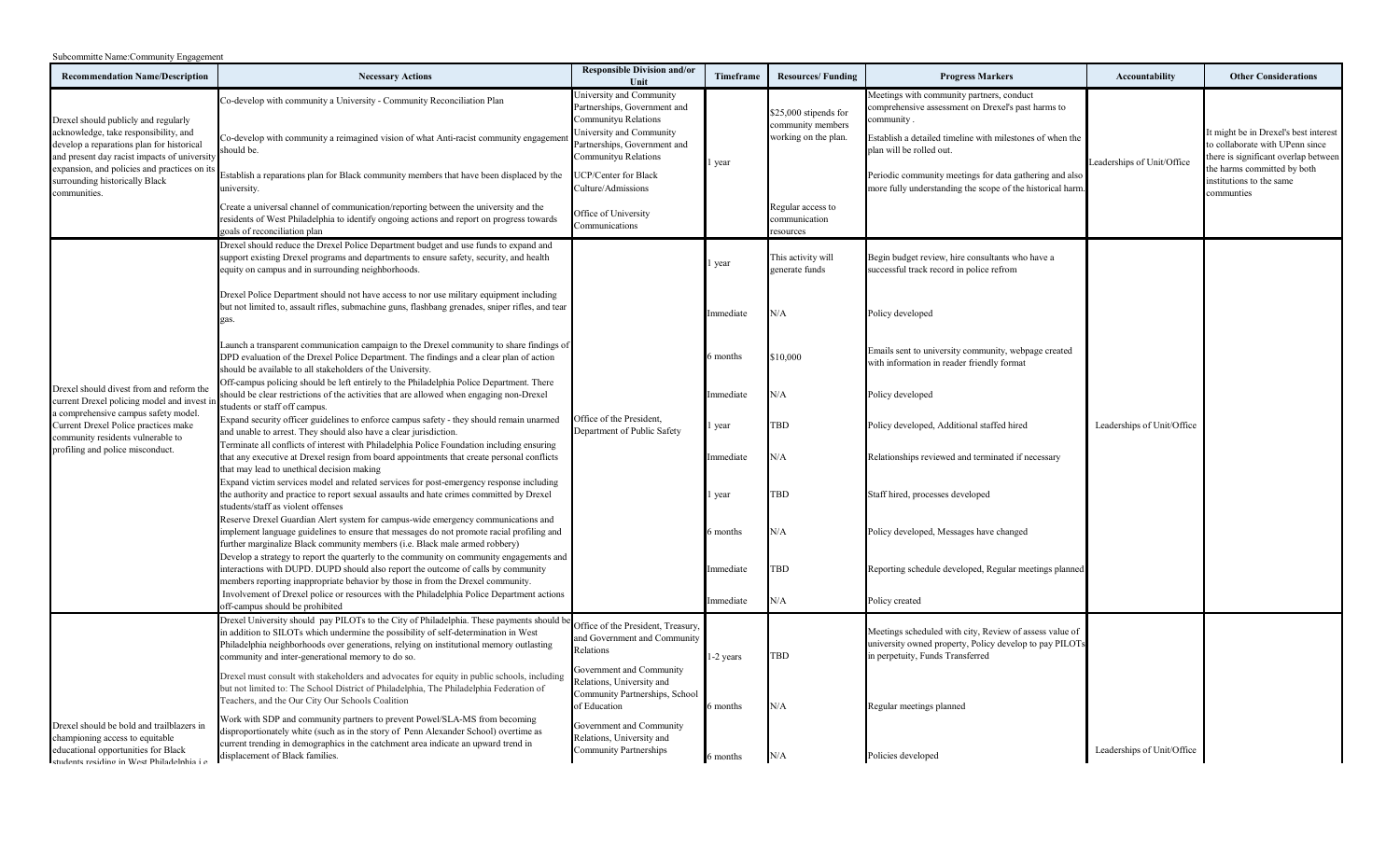| policy developed, communicated to university                                                                   |                                                                                                                                                                                                                                                                                                                                                                                                                                                                                                                                                                         |
|----------------------------------------------------------------------------------------------------------------|-------------------------------------------------------------------------------------------------------------------------------------------------------------------------------------------------------------------------------------------------------------------------------------------------------------------------------------------------------------------------------------------------------------------------------------------------------------------------------------------------------------------------------------------------------------------------|
| New responsibilities detailed and communicated to<br>univesity, trainings develop, tracking systems developed, |                                                                                                                                                                                                                                                                                                                                                                                                                                                                                                                                                                         |
|                                                                                                                |                                                                                                                                                                                                                                                                                                                                                                                                                                                                                                                                                                         |
|                                                                                                                |                                                                                                                                                                                                                                                                                                                                                                                                                                                                                                                                                                         |
|                                                                                                                |                                                                                                                                                                                                                                                                                                                                                                                                                                                                                                                                                                         |
|                                                                                                                |                                                                                                                                                                                                                                                                                                                                                                                                                                                                                                                                                                         |
|                                                                                                                |                                                                                                                                                                                                                                                                                                                                                                                                                                                                                                                                                                         |
|                                                                                                                |                                                                                                                                                                                                                                                                                                                                                                                                                                                                                                                                                                         |
|                                                                                                                |                                                                                                                                                                                                                                                                                                                                                                                                                                                                                                                                                                         |
|                                                                                                                | Leaderships of Unit/Office<br>Celebration events plans, assessment of needed resources<br>Staff assisgnments assess, new staff hired, Space alloted<br>and Dornsife Center, new trainings developed, plan to<br>community existance of new resource to the community<br>Leaderships of Unit/Office<br>New values created and policies developed<br>New policy developed, communication to community<br>New policy developed, communication to community<br>Current contracts reviewed and renegotiated where<br>necessary, New standards created for future contractual |